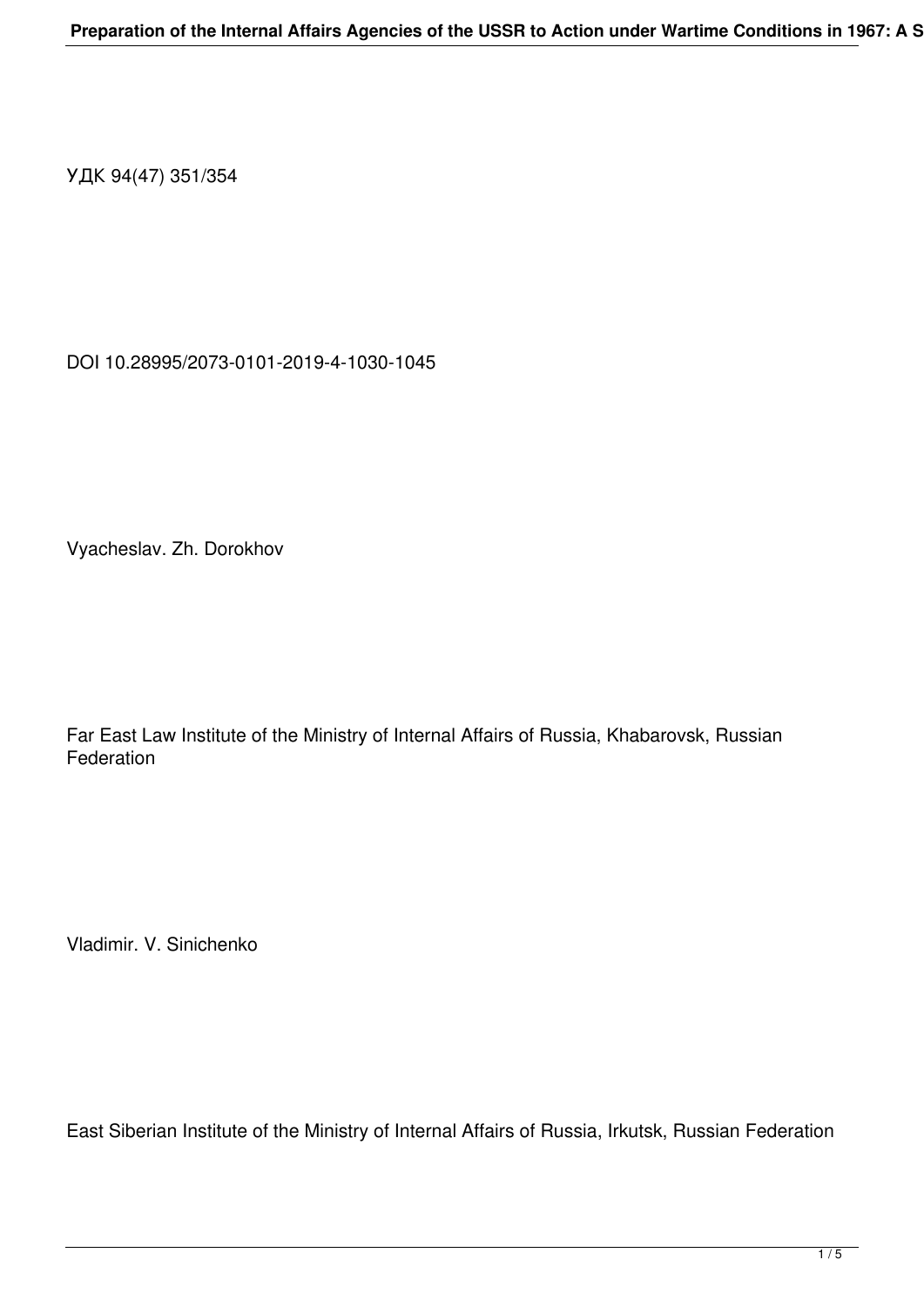Preparation of the Internal Affairs Agencies of the USSR to Action under Wartime Conditions in 1967: A Source Study Aspect

**Abstract** 

Modern Russia has its national interests in the Asia-Pacific region and progresses towards rapprochement with the People's Republic of China. This close rapprochement is not the first one in the history of two countries. In the mid-1960s, similar friendly interaction for a relatively short time gave way to extreme confrontation, manifested in ideological, economic, and military-political conflicts, which soured relations between Russia and China for a long time. In March 2019, Russia commemorates the half-century anniversary of the Soviet-Chinese armed border conflict on the Damansky island. Over the last years, the problems of international relations have been thoroughly studied, the course of the conflict has been described in detail, and yet the socio-political situation in the Far East, the role and activities of political and Soviet authorities and of internal affairs bodies remains to be assessed. Today, with declassification of the archives, there is a real opportunity to take a fresh look at the events of 50 years ago. The article is the first attempt to describe the activities of the internal affairs agencies that were to formulate operating procedures in case of outbreak of hostilities on the Chinese border in autumn 1967. The ideological confrontation between China and the Soviet Union in the late 50s–mid 60s took the form of economic sanctions, diplomatic demarches, and border provocations and tended to military conflict. By 1967, everything pointed to imminent military conflict. Under these conditions, the Ministry for the Preservation of Public Order (MOOP) of the USSR and its territorial units took preventive actions within the framework of the "special period" to be ready for war by September-November 1967. The Chinese border was to be provided with police vehicles, special equipment and weapons, automatic weapons, etc. In addition, the internal affairs bodies monitored the public mood and worked out plans of interaction in case of riots. To some extent, the Far Eastern units of the Ministry for the Preservation of Public Order of the USSR performed tasks that fell within the province of the Committee for State Security. For a variety of reasons, the Soviet-Chinese military conflict expected by November 1967 did not take place. However, the emergency measures taken by the MOOP and its territorial bodies to improve combat readiness proved a good training for establishing cooperation. A future power projected scenario was carefully worked out to be put into practice in 1969. Along with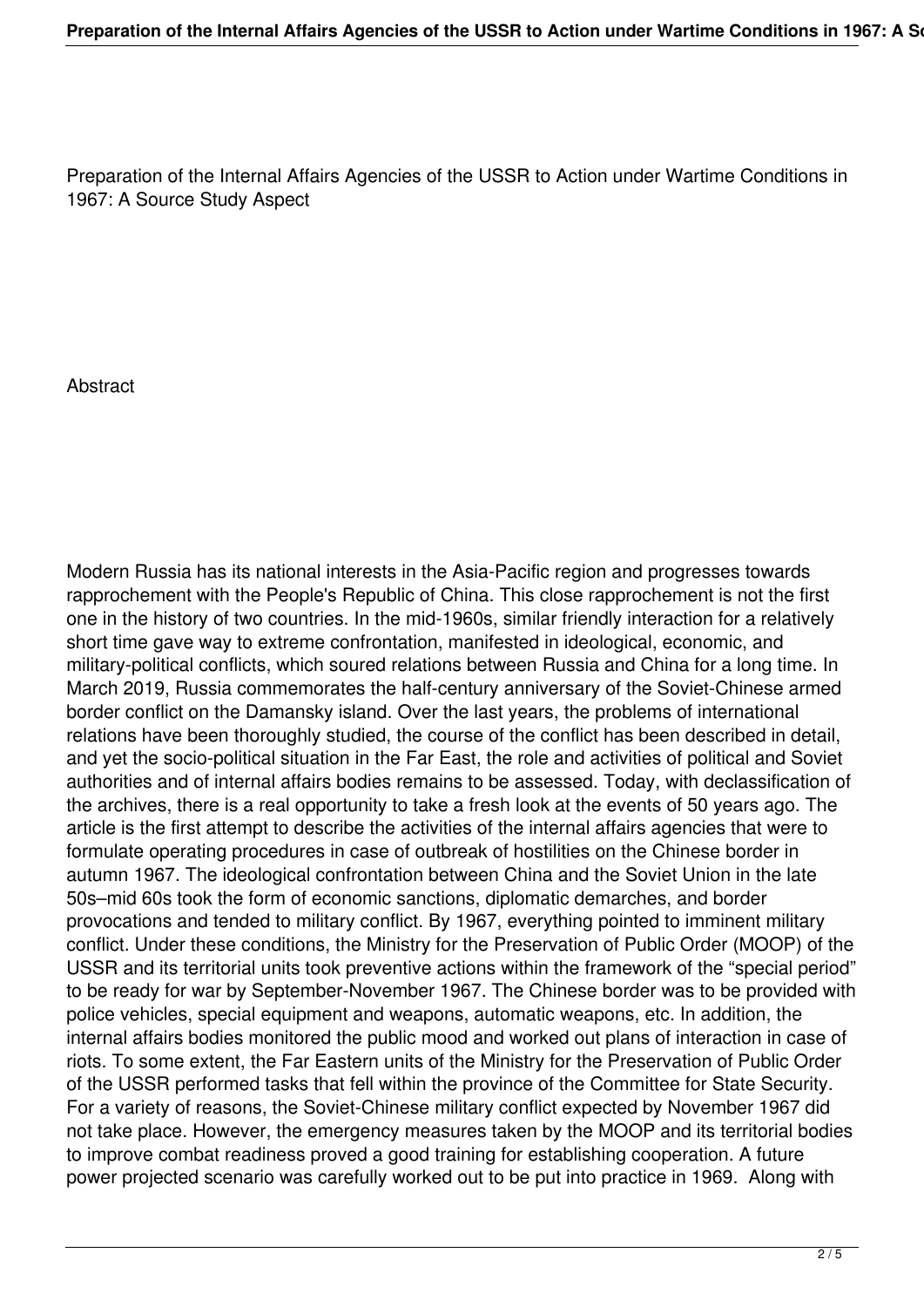this, the events of 1967 stimulated the Soviet leadership to expand propaganda work among the population of the Far East, who learned of a different view on what was happening from foreign radio stations.

Keywords

Asia-Pacific Region, sources, People's Republic of China, "special period," border war, loyalty of the population, evacuation.

Download the article: dorokhov sinichenko doi

**References** 

MELNIKOV, V. N. Pogranichnaya politika SSSR na sovetsko-kitajskoj granice : 1949-1969 gg. : avtoreferat dis. ... kandidata istoricheskix nauk : 07.00.02 / Mel`nikov Vasilij Nikolaevich; Mesto zashhity`: In-t mongolovedeniya, buddologii i tibetologii SO RAN. [Border policy of the USSR on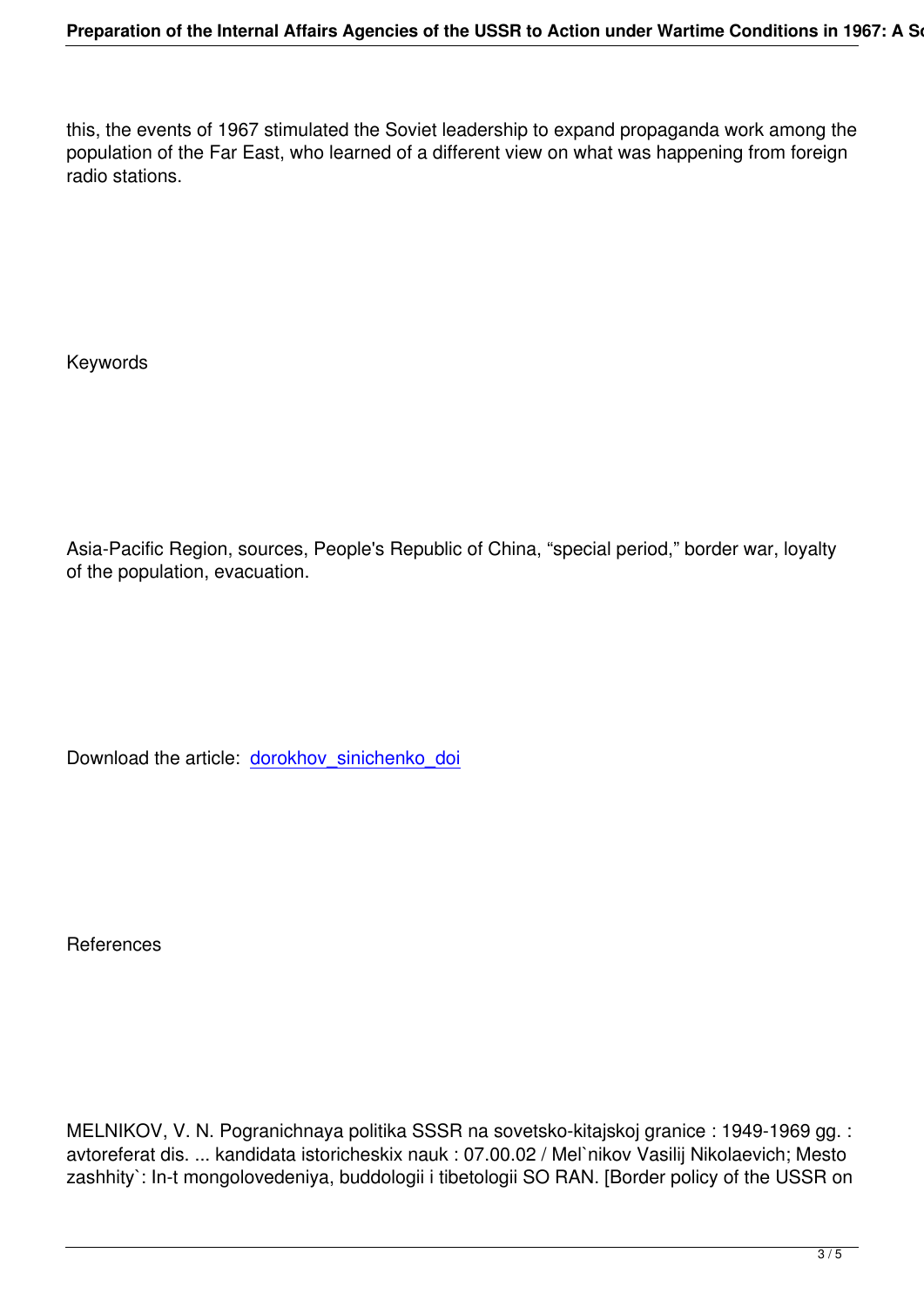the Soviet-Chinese border: 1949-1969.:In Russ.]. Ulan-Ude SD RAS. publ., 2009, 29 p.

OKOROKOV, A. Sekretny`e vojny` Sovetskogo Soyuza. Kitaj. 1945-2004 gg. Ot "bratskoj lyubvi" do konfrontacii. Internet-resurs: http://www.e-reading.club/book.php?book=95319 Data obrashheniya 22.01.19. [The Secret wars of the Soviet Union. China. 1945-2004. From "brotherly love" to confrontation. In Russ. [on-line]. Available at: http://www.e-reading.club/book.php?book=95319. (accessed 22.01.2019].

Territorial`ny`e prityazaniya Pekina: Sovremennost` i istoriya (Sbornik statej) / pod red. G. V. VASIL`EVA. M.: Politizdat, 1979, 255s. [ Territorial claims of Beijing: Modernity and history (Collection of articles)/ ed. by G. V. Vasilyev. In Russ.]. Moscow, Politizdat publ., 1979, 255 p.

About authors

Dorohov Vyacheslav Zhorzhovich, PhD in History, associate professor, Far Eastern Law Institute of the Ministry of Internal Affairs of Russia, deputy head of the department of social and economic studies and humanities, Khabarovsk, Russian Federation, +7-924-207-64-38, dorohova\_elen@mail.ru

Sinichenko Vladimir Viktorovich, PhD in History, professor, East-Siberian Institute of the Ministry of Internal Affairs of Russia, head of the philosophy, psychology, social studies and humanities department, Irkutsk, Russian Federation, +7-964-733-49-29, v.v.sinichenko@bk.ru